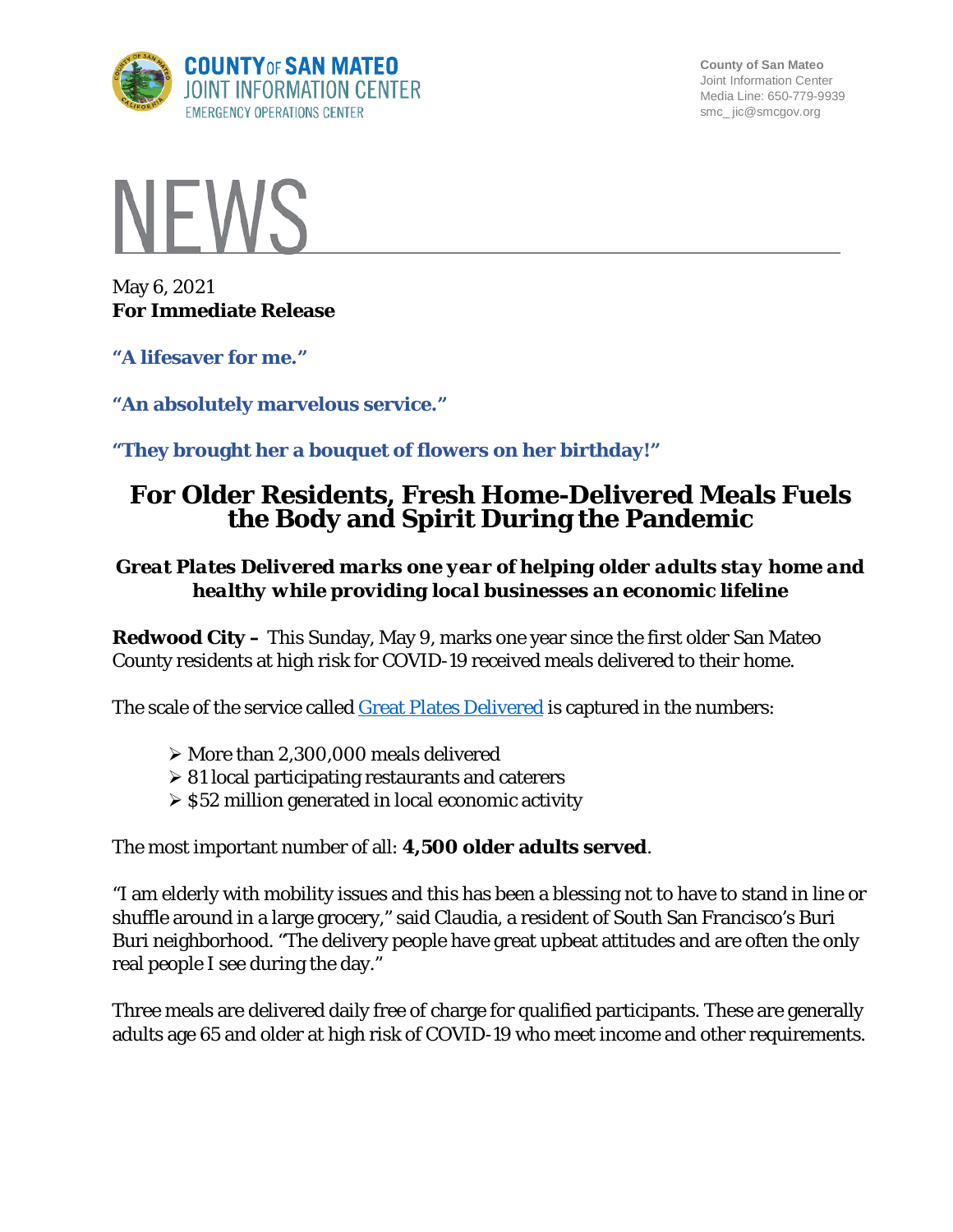"An absolutely marvelous service to an elderly friend who needed help," is how Carol of Half Moon Bay described the program. "And they brought her a bouquet of flowers on her birthday! That was above and beyond and made her day. Having a little bit of human contact with the delivery person each day made a big difference, too."

Meals are prepared by local restaurants and caterers, businesses among the hardest hit by shutdowns aimed to minimize the spread of COVID-19.

"Great Plates Delivered of San Mateo County is a lifeline, without which my small womanowned business would not have survived," said Marissa Tsangaropoulos, owner of Fete Fraiche, a Redwood City boutique caterer.

"The program has afforded me the opportunity to bring back staff with steady hours and pay, expand local sourcing and, make a difference in the health and quality of life of the seniors we serve," she said.

Pamela Keith said her Burlingame catering business – CuisineStyle – was "faced with certain closure" before she signed up to provide meals to vulnerable seniors.

"I speak with many of our seniors each week, and I feel proud to say the Great Plates Delivered program is giving our seniors something extraordinary – meals that sustain their health and wellbeing during this unprecedented time, and the incalculably valuable knowledge that we're getting through this, together," she said.

### **A Boost for the Economy**

The primary goals of Great Plates Delivered are to keep older adults safe and ensure they have access to nutritious meals. Importantly, it's also a big win for local restaurants and caterers.

For example, nearly nine out of 10 participating establishments surveyed in January 2021 reported they would have failed without Great Plates.

Between 330 and 550 full-time-equivalent jobs have been saved or created. Great Plates accounted for 72 percent of all current revenue and that non-Great Plates business was less than a quarter of its pre-pandemic normal, according to the January 2021 survey.

"Great Plates Delivered is a major success story that has simultaneously accomplished two of our key priorities during the COVID-19 pandemic: keeping our older adults safe and supporting our local small businesses," said Supervisor David Canepa. "I am proud how quickly our County launched this program and how it has matured into an initiative that works with dozens of partners to serve over 10,000 meals each day."